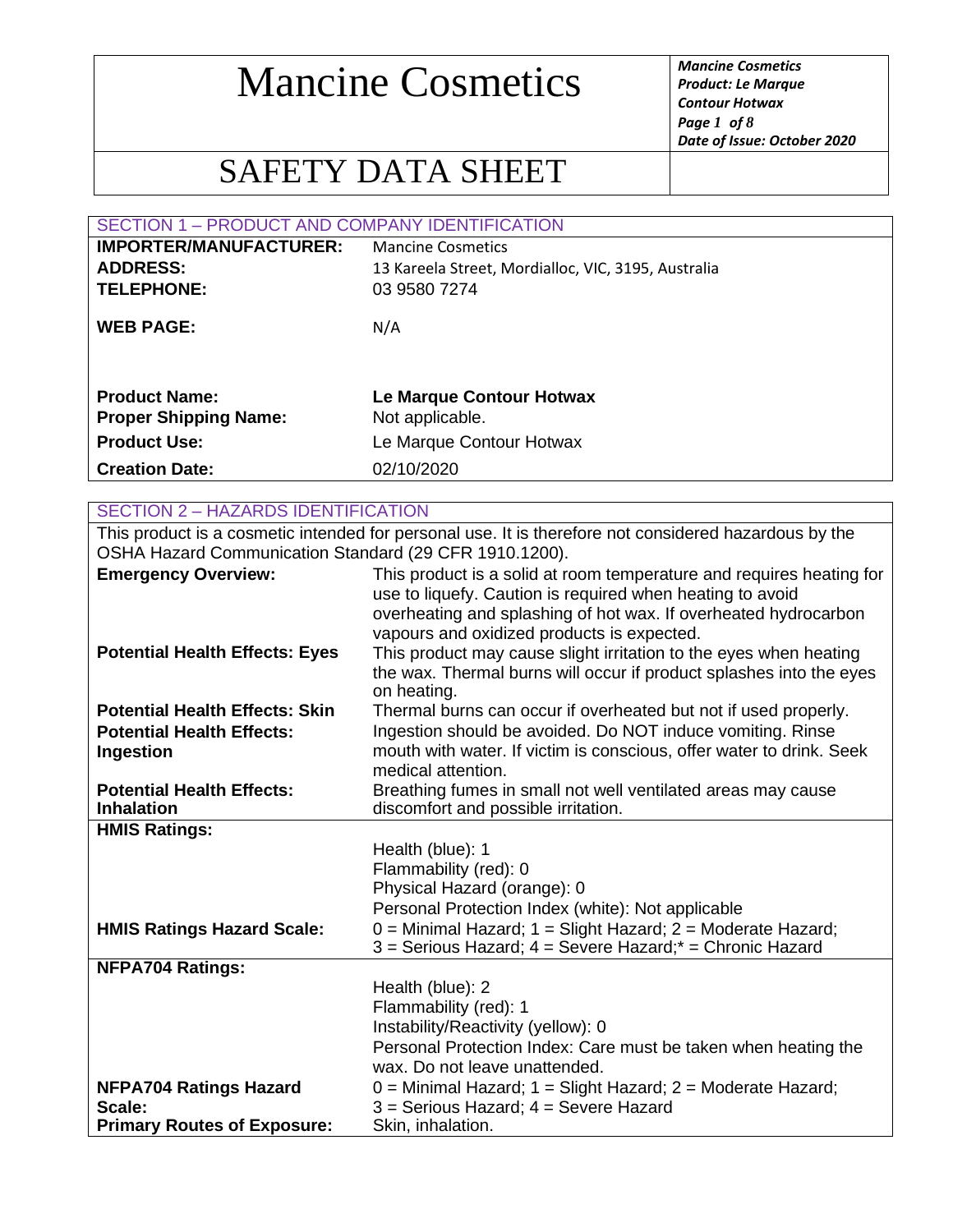*Product: Le Marque Contour Hotwax Page 2 of 8 Date of Issue: October 2020*

### SAFETY DATA SHEET

**Potential Environmental** 

**Effects:** Do not dispose of directly into waterways.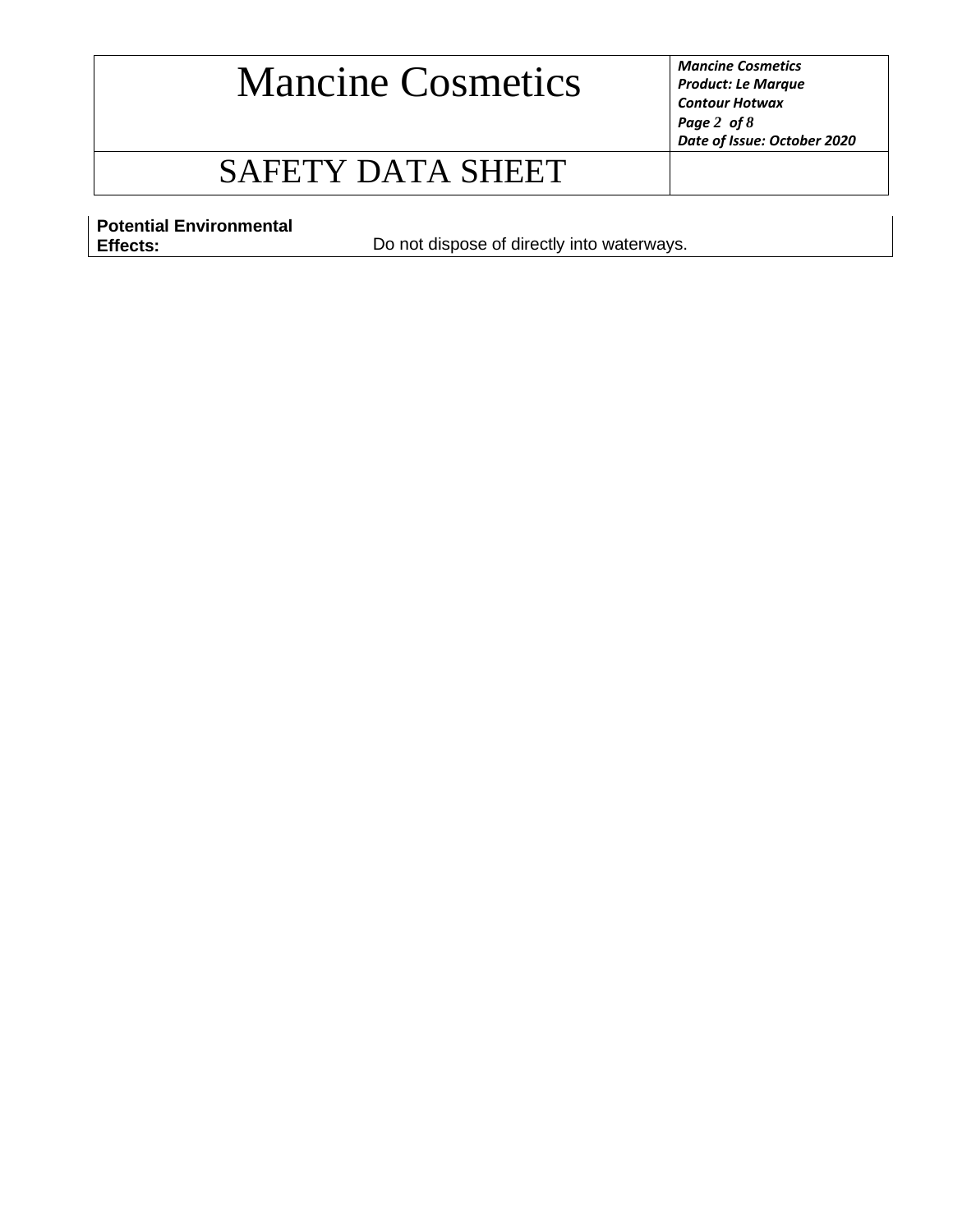*Product: Le Marque Contour Hotwax Page 3 of 8 Date of Issue: October 2020*

### SAFETY DATA SHEET

#### SECTION 3 – COMPOSITION/INFORMATION ON INGREDIENTS

| <b>Information on Non-</b><br><b>Hazardous Components:</b> | This product is a cosmetic intended for personal use. It is therefore not<br>considered hazardous by the OSHA Hazard Communication Standard<br>(29 CFR 1910.1200). |                    |                    |
|------------------------------------------------------------|--------------------------------------------------------------------------------------------------------------------------------------------------------------------|--------------------|--------------------|
| Ingredients:                                               |                                                                                                                                                                    | <b>CAS Number:</b> | <b>Proportion:</b> |
| Microcrystalline wax                                       |                                                                                                                                                                    | 63231-60-1         | Proprietary        |
| Hydrogenated Poly(C6-20 Olefin)                            |                                                                                                                                                                    | 69430-35-9         | Proprietary        |
| <b>Titanium Dioxide</b>                                    |                                                                                                                                                                    | 13463-67-7         | Proprietary        |
| Parfum                                                     |                                                                                                                                                                    | N/A                | Proprietary        |
| CI77499                                                    |                                                                                                                                                                    | 12227-89-3         | Proprietary        |
| <b>Total</b>                                               |                                                                                                                                                                    |                    | $100\%$ w/w        |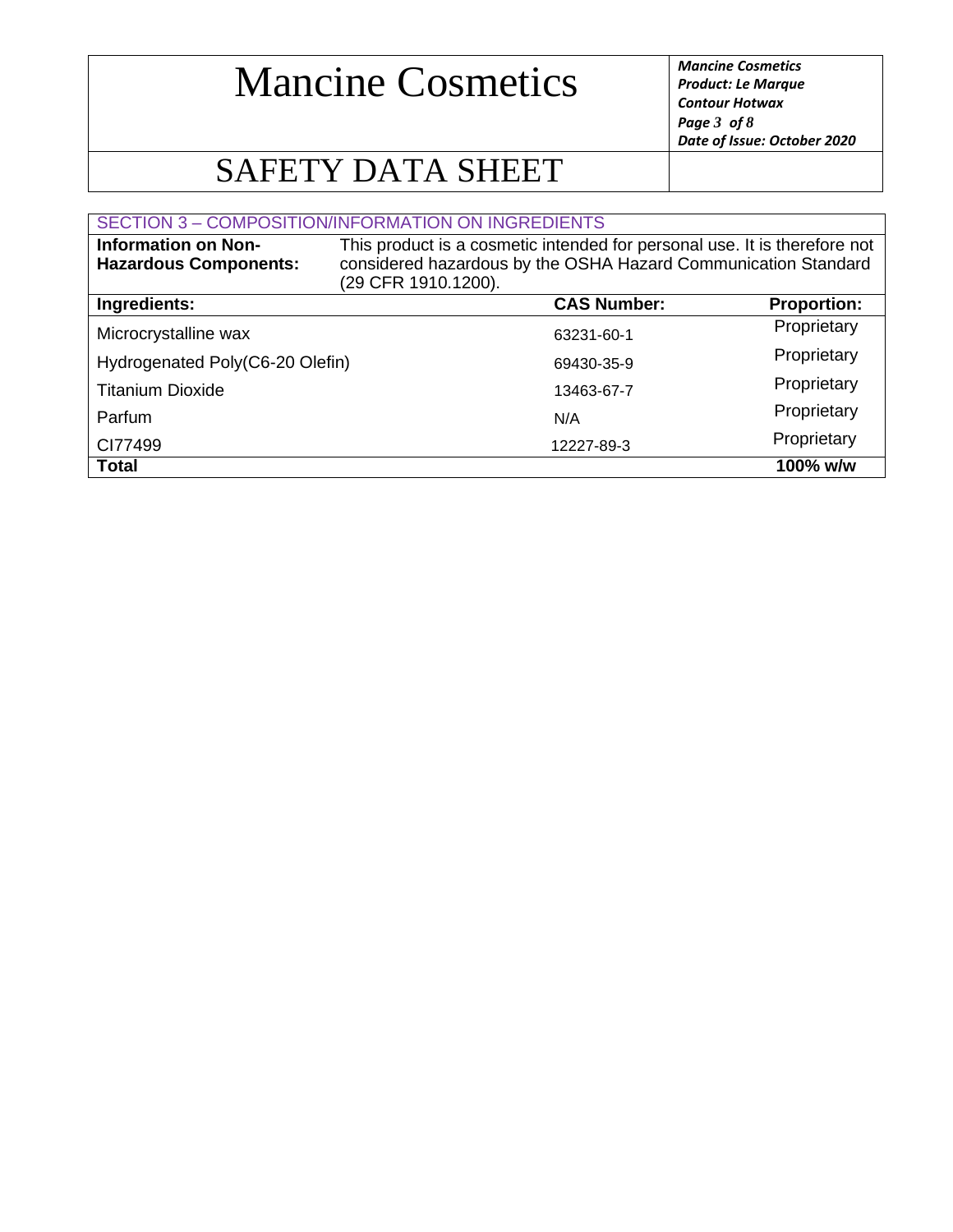*Product: Le Marque Contour Hotwax Page 4 of 8 Date of Issue: October 2020*

### SAFETY DATA SHEET

SECTION 4 – FIRST AID MEASURES

| <b>First Aid Facilities Required:</b> | Eye wash fountains and a general washing facility should be easily<br>accessible in the immediate work area as well as protective<br>clothing and correct training for using this wax. |
|---------------------------------------|----------------------------------------------------------------------------------------------------------------------------------------------------------------------------------------|
| Inhalation:                           | Remove to a well ventilated area.                                                                                                                                                      |
| <b>Skin contact:</b>                  | If burns occur, flush with water and seek emergency aid.                                                                                                                               |
| Eye contact:                          | Flush thoroughly with water. If irritation develops seek medical<br>attention.                                                                                                         |
| <b>Ingestion (Swallowed):</b>         | Avoid ingestion as with all cosmetic products. Do NOT induce<br>vomiting. Rinse mouth with water. If victim is conscious, offer water<br>to drink. Seek medical attention.             |
| <b>Advice to Doctor:</b>              | No specific antidote. Treat symptomatically.                                                                                                                                           |

|  |  | <b>SECTION 5 – FIRE FIGHTING MEASURES</b> |
|--|--|-------------------------------------------|
|--|--|-------------------------------------------|

| <b>Flammable Properties:</b>         | Will support a flame above flash point temperature.               |  |
|--------------------------------------|-------------------------------------------------------------------|--|
| <b>Fire Hazards:</b>                 | Produces Carbon Monoxide and Carbon Dioxide on burning.           |  |
| <b>Flash Point:</b>                  | $< 150^{\circ}$ C                                                 |  |
| <b>NFPA704 Ratings:</b>              |                                                                   |  |
|                                      | Health (blue): 1                                                  |  |
|                                      | Flammability (red): 0                                             |  |
|                                      | Instability/Reactivity (yellow): 0                                |  |
|                                      | Personal Protection Index (white): Not applicable                 |  |
| <b>NFPA704 Ratings Hazard</b>        | $0 =$ Minimal Hazard; $1 =$ Slight Hazard; $2 =$ Moderate Hazard; |  |
| Scale:                               | $3$ = Serious Hazard; $4$ = Severe Hazard                         |  |
| <b>Suitable Extinguishing Media:</b> | Dry chemical, foam, carbon dioxide, do not use direct water.      |  |
| <b>Products of Combustion:</b>       | Thermal degradation through combustion may produce oxides of      |  |
|                                      | carbon and/or other toxic gases.                                  |  |
| <b>Protection of Firefighters:</b>   | No special equipment requirements.                                |  |

| <b>SECTION 6 - ACCIDENTAL RELEASE MEASURES</b> |                                                                                                                                                                                                                                               |  |
|------------------------------------------------|-----------------------------------------------------------------------------------------------------------------------------------------------------------------------------------------------------------------------------------------------|--|
| Spills:                                        |                                                                                                                                                                                                                                               |  |
| <b>Personal Precautions:</b>                   | In case of spill, avoid slip hazard. Avoid contact with eyes.                                                                                                                                                                                 |  |
| <b>Environmental Precautions:</b>              | Do not dispose of into waterways.                                                                                                                                                                                                             |  |
| <b>Methods for Containment:</b>                | Spilt material should be absorbed into dry, inert material (e.g. sand,<br>vermiculite etc.), which then can be put into appropriately labelled<br>drums to dispose of according to country regulation. If molten wait<br>to cool and thicken. |  |
| <b>Methods for Clean-Up:</b>                   | The wasted material can be disposed of by an approved agent<br>according to local conditions. Treat as combustible waste. Do not<br>flush into waterways.                                                                                     |  |
| <b>Other information:</b>                      | Material may retain adhesive properties. Treat as thermoplastic.                                                                                                                                                                              |  |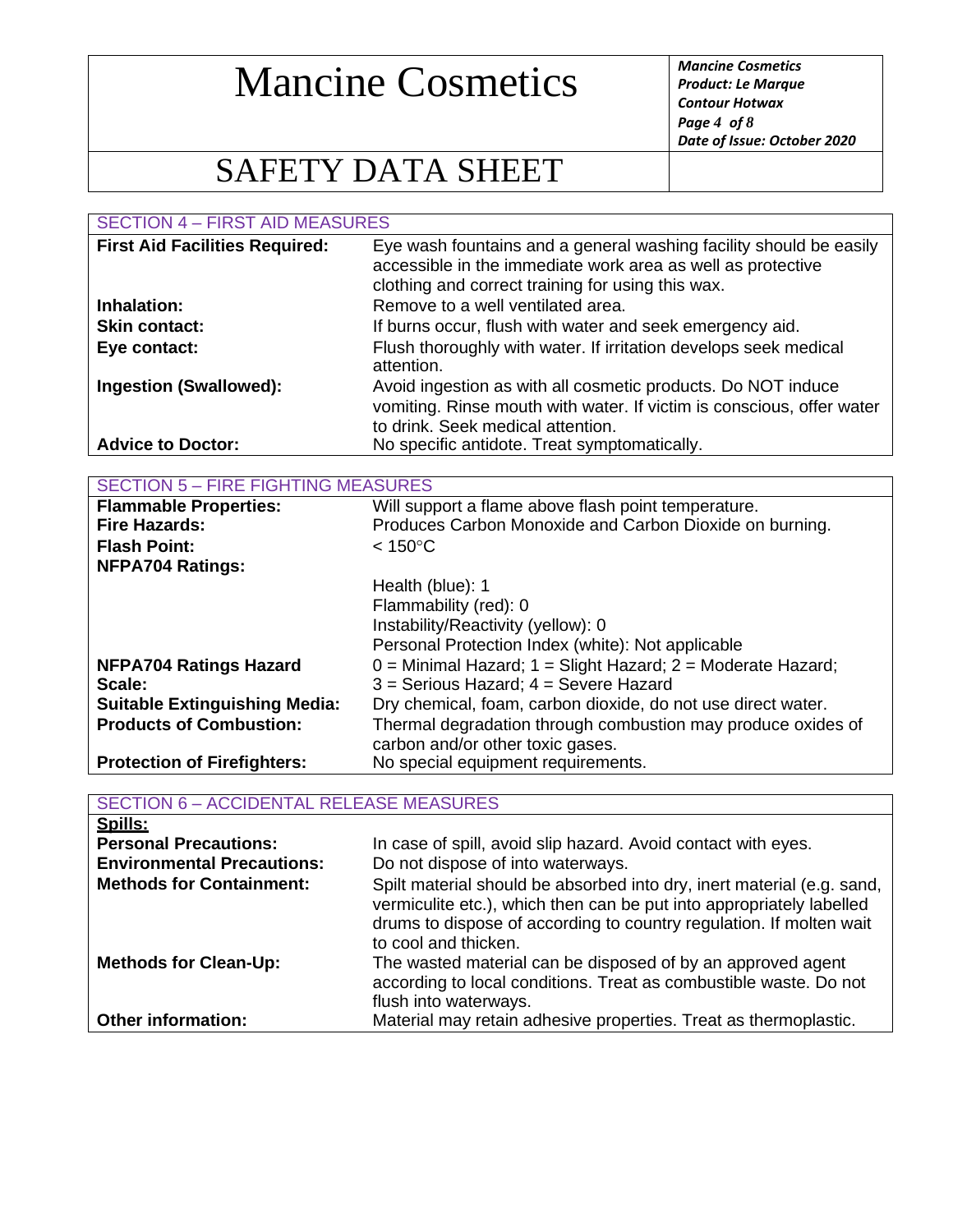*Product: Le Marque Contour Hotwax Page 5 of 8 Date of Issue: October 2020*

### SAFETY DATA SHEET

| <b>SECTION 7 - HANDLING AND STORAGE</b> |                                                              |  |
|-----------------------------------------|--------------------------------------------------------------|--|
| Handling:                               | Store in original container. Protect from excessive heat.    |  |
| Storage:                                | Avoid excessive heat or freezing. Store in a cool, dry area. |  |
| <b>Flammability:</b>                    | Keep away from sources of ignition.                          |  |

#### SECTION 8 – EXPOSURE CONTROLS/PERSONAL PROTECTION

| <b>Exposure Guidelines:</b>            |                                                                                                                                                                                                                                                                         |
|----------------------------------------|-------------------------------------------------------------------------------------------------------------------------------------------------------------------------------------------------------------------------------------------------------------------------|
| <b>General Product</b><br>Information: |                                                                                                                                                                                                                                                                         |
| <b>Exposure Limits:</b>                | <b>OSHA/EPA Occupational Chemical Database Exposure Limits:</b><br>Permissible Exposure Limit - Time-weighted Average (PEL-<br><b>TWA):</b> None established for product.<br>TLV/TWA 2mg/m3 for wax; TLV/TWA 5mg/m3 for oil mist<br><b>Recommended Exposure Limits:</b> |
|                                        | Recommended Exposure Limit - Time-weighted Average (REL                                                                                                                                                                                                                 |
|                                        | TWA): None established for product.                                                                                                                                                                                                                                     |
| <b>Engineering Controls:</b>           | None required.                                                                                                                                                                                                                                                          |
| <b>Personal Protection:</b>            | General: Obey reasonable safety precautions and practice good                                                                                                                                                                                                           |
|                                        | housekeeping. Thermal gloves are recommended and safety                                                                                                                                                                                                                 |
|                                        | glasses.                                                                                                                                                                                                                                                                |
|                                        | Respiratory protective equipment: None required.                                                                                                                                                                                                                        |
|                                        | Eye/face protection: Avoid eye contact. Safety glasses                                                                                                                                                                                                                  |
|                                        | Hand protection: Thermal gloves.                                                                                                                                                                                                                                        |
|                                        | Clothing: None required.                                                                                                                                                                                                                                                |

SECTION 9 – PHYSICAL AND CHEMICAL PROPERTIES

| <b>Physical Description/</b>    |                           |
|---------------------------------|---------------------------|
| <b>Properties:</b>              |                           |
| Appearance:                     | Solid at room temperature |
| Odour:                          | Apparent                  |
| pH:                             | N/A                       |
| <b>Freezing/ Melting Point:</b> | Not available.            |
| <b>Boiling Point/ Range:</b>    | $>200^{\circ}$ C          |
| <b>Flashpoint:</b>              | $<$ 150°C                 |
| <b>Evaporation Rate:</b>        | Not available.            |
| <b>Flammability Limits:</b>     | Not available.            |
| <b>Ignition Temperature:</b>    | Not available.            |
| <b>Vapour Pressure:</b>         | Not available.            |
| <b>Vapour Density:</b>          | Not available.            |
| Specific Gravity @ 68°F         | 0.90                      |
| $(20^{\circ}C)$ :               |                           |
| <b>Solubility in Water:</b>     | insoluble                 |
| <b>Other Properties:</b>        |                           |
| <b>Viscosity:</b>               | Not available.            |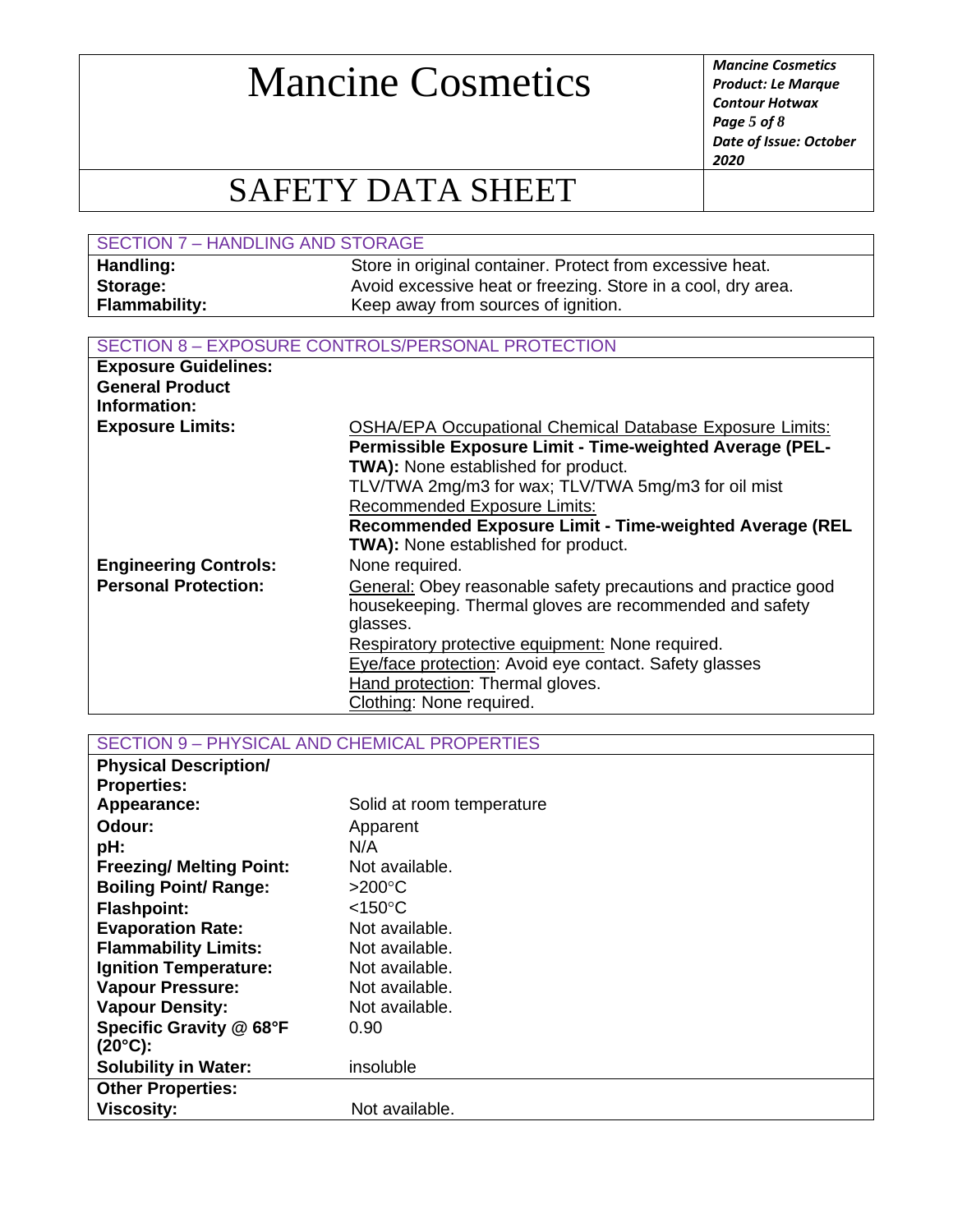*Product: Le Marque Contour Hotwax Page 6 of 8 Date of Issue: October 2020*

### SAFETY DATA SHEET

#### SECTION 10 – STABILITY AND REACTIVITY

| <b>Chemical Stability:</b>      | Stable under normal conditions.                              |
|---------------------------------|--------------------------------------------------------------|
| <b>Conditions to Avoid:</b>     | Exess heat, sparks and flames                                |
| <b>Incompatible Materials:</b>  | Strong oxidizing agents and strong alkalis                   |
| <b>Hazardous Decomposition</b>  | Thermal degradation through combustion may produce oxides of |
| <b>Products:</b>                | carbon and/or other toxic gases when burned.                 |
| <b>Possibility of Hazardous</b> | Combustion if burned.                                        |
| <b>Reactions:</b>               |                                                              |

#### SECTION 11 – TOXICOLOGICAL INFORMATION

| <b>Acute Effects:</b>                        |                                                                                                            |
|----------------------------------------------|------------------------------------------------------------------------------------------------------------|
| <b>General Product</b>                       | Not available.                                                                                             |
| Information:                                 |                                                                                                            |
| <b>Oral Toxicity Data LD<sub>50</sub>:</b>   | Not available.                                                                                             |
| <b>Dermal Toxicity Data LD<sub>50</sub>:</b> | Not available.                                                                                             |
| Inhalation:                                  | Not available.                                                                                             |
| <b>Eye Irritation:</b>                       | On basis of ingredients: Contact with product expected to be a                                             |
|                                              | minor eye irritant.                                                                                        |
| <b>Skin Irritation:</b>                      | Not a skin irritant.                                                                                       |
| <b>Sensitization:</b>                        | Not expected to cause skin or respiratory sensitization. Some users<br>may be sensitive. Patch test first. |
| <b>Chronic Effects:</b>                      |                                                                                                            |
| <b>Carcinogenicity:</b>                      | Not expected to cause carcinogenicity. Not listed by IARC, NIOSH,<br>NTP OR OSHA.                          |
| <b>Mutagenicity:</b>                         | Not expected to cause mutagenicity.                                                                        |
| <b>Reproductive Effects:</b>                 | No data.                                                                                                   |
| <b>Developmental Effects:</b>                | No data.                                                                                                   |

| <b>SECTION 12 - ECOLOGICAL INFORMATION</b> |                           |  |
|--------------------------------------------|---------------------------|--|
| <b>Ecotoxicity:</b>                        | No information available. |  |
| <b>Persistence/Degradability:</b>          | No information available. |  |
| <b>Bioaccumulation/</b>                    | No information available. |  |
| <b>Accumulation:</b>                       |                           |  |
| Mobility in Environment:                   | No information available. |  |

#### SECTION 13 – DISPOSAL CONSIDERATIONS

| <b>US EPA Waste Number &amp;</b> |                                                                                                            |
|----------------------------------|------------------------------------------------------------------------------------------------------------|
| <b>Descriptions:</b>             |                                                                                                            |
| <b>General Product</b>           | Do not put down waterways.                                                                                 |
| <b>Information</b>               |                                                                                                            |
| <b>Component Waste</b>           | No EPA Hazardous Waste Numbers are applicable for this product's                                           |
| <b>Numbers:</b>                  | components.                                                                                                |
| <b>Disposal Instructions</b>     | Dispose of waste material according to Local, State, Federal, and<br>Provincial Environmental Regulations. |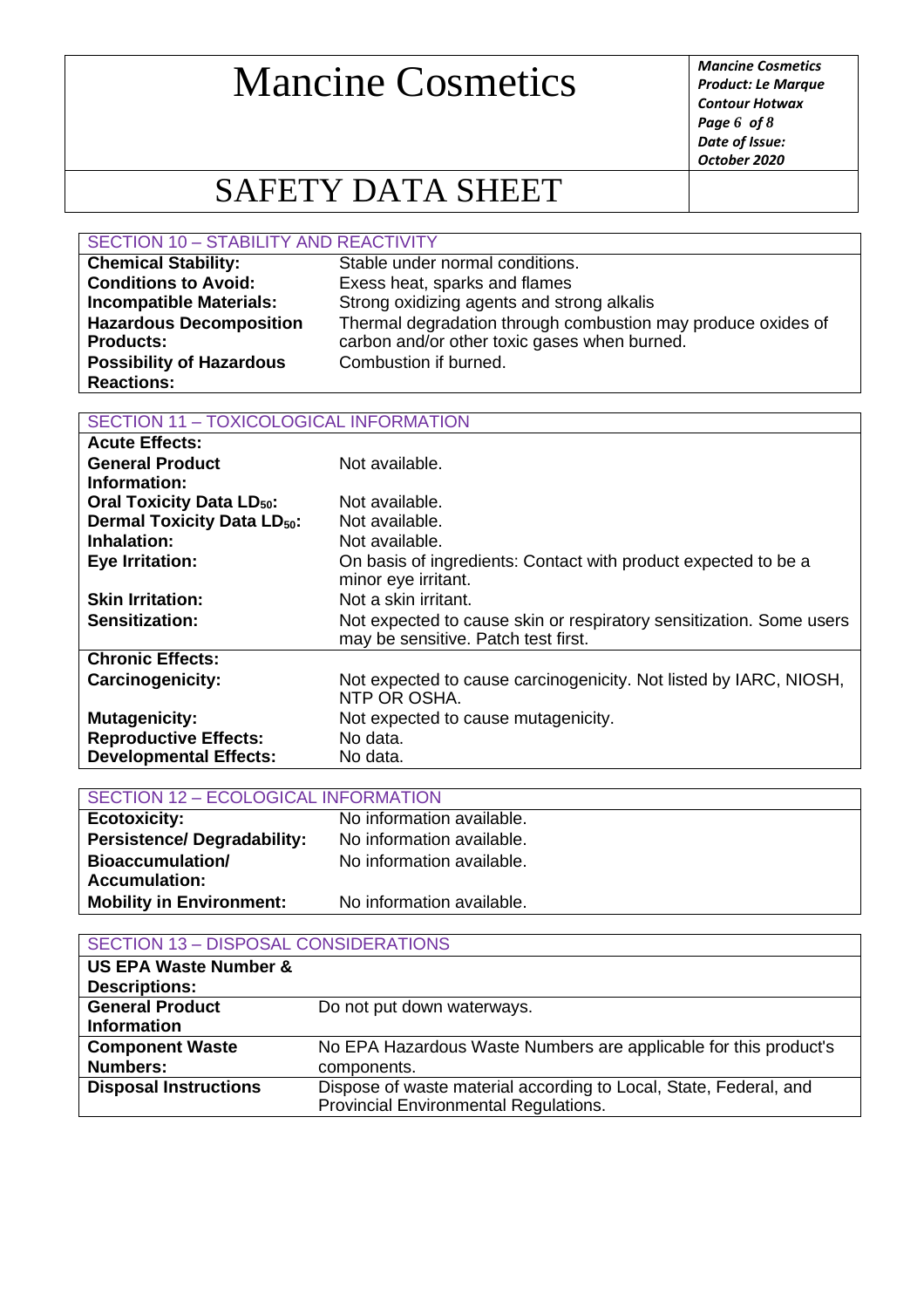*Product: Le Marque Contour Hotwax Page 7 of 8 Date of Issue: October 2020*

## SAFETY DATA SHEET

SECTION 14 – TRANSPORT INFORMATION

| Ground:                                                    | This product is not regulated as a hazardous material |
|------------------------------------------------------------|-------------------------------------------------------|
| <b>Identification Number</b><br>(UN Number):               | Not applicable.                                       |
| <b>Hazardous Material</b><br><b>Description and Proper</b> | Not applicable.                                       |
| <b>Shipping Name:</b><br><b>Hazard class or</b>            | Not applicable.                                       |
| Division:<br><b>Packing Group:</b>                         | Not applicable.                                       |

| <b>SECTION 15 - REGULATORY INFORMATION</b>                                         |                                                                                                                                                                                                                                     |  |
|------------------------------------------------------------------------------------|-------------------------------------------------------------------------------------------------------------------------------------------------------------------------------------------------------------------------------------|--|
| <b>US Federal</b><br><b>Regulations:</b><br><b>General Product</b><br>Information: | The product described in this Safety Data Sheet it is classified as non<br>hazardous according to NOHSC. Not classified as dangerous goods<br>according to the Australian Dangerous Goods Code.<br>Poisons Schedule - not scheduled |  |
| <b>OSHA:</b>                                                                       | Not considered hazardous by the OSHA Hazard Communication<br>Standard (29 CFR 1910.1200).                                                                                                                                           |  |
| <b>Disposal Instructions</b>                                                       | Dispose of waste material according to Local, State, Federal, and<br><b>Provincial Environmental Regulations.</b>                                                                                                                   |  |